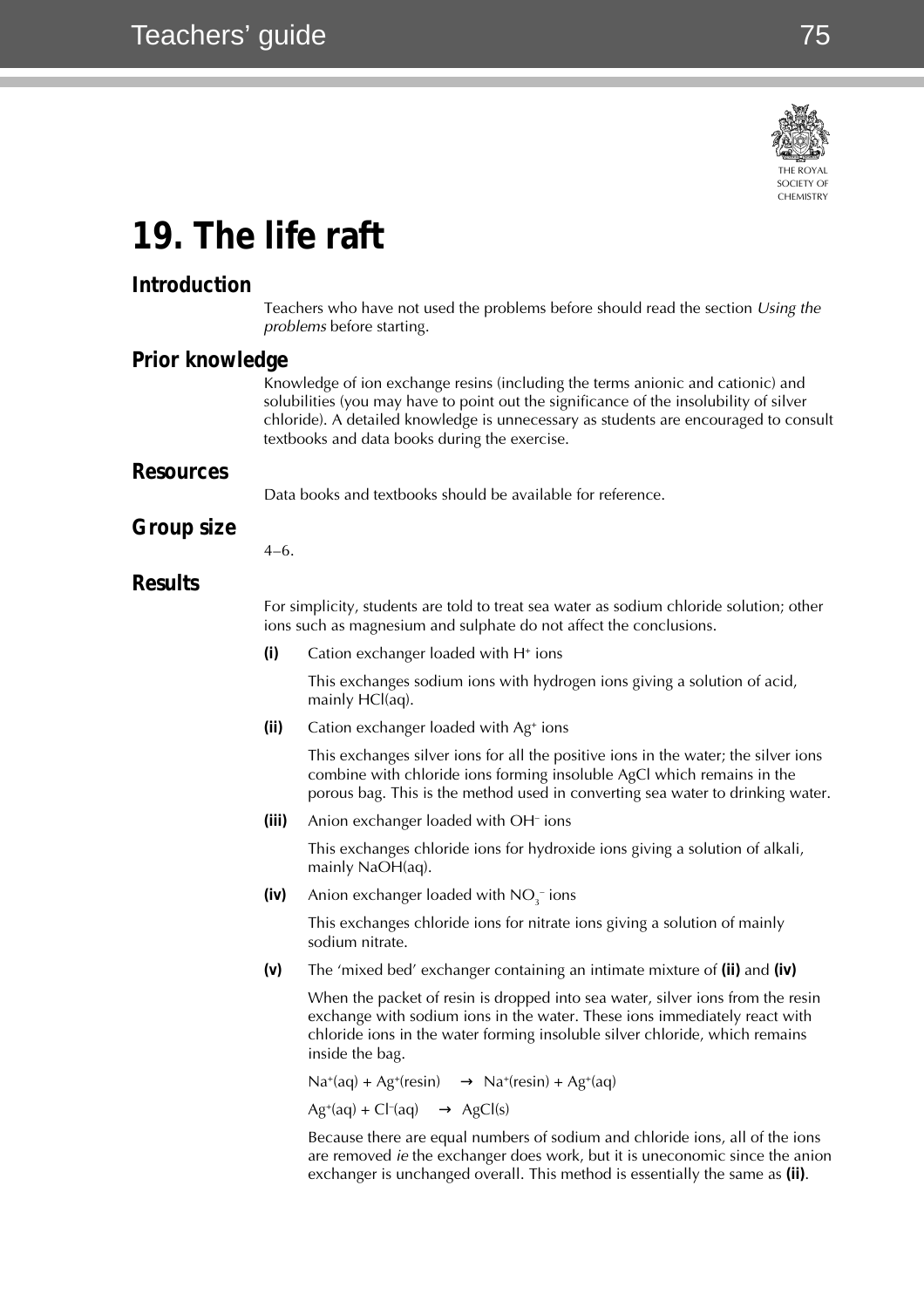

**(vi)** The 'mixed bed' exchanger containing an intimate mixture of **(i)** and **(iii)**

This is an excellent method, whereby all cations are converted to  $H^*$  and all anions to OH– ; which then combine to form water.

## **Suggested approach**

During trialling the following instructions were given to students and proved to be extremely effective:

- **1.** You should form two subgroups, one to consider methods **(i)**, **(ii)** and **(v)**, the other methods **(ii)**, **(iv)** and **(vi)**.
- **2.** Working independently of the other group, discuss the advantages and disadvantages of your three methods. Write this up in note form.
- **3.** When the two subgroups have completed their discussion, gather together as one group and discuss all six methods.

Decide on the best method or methods.

**4.** Working as a group, prepare a short (ca 5-minute maximum) presentation to give to the rest of the class. If possible all group members should take part: any method of presentation (such as a blackboard, overhead projector, etc) can be used.

Outline the problem and the advantages and disadvantages of each method, and explain your choice of best method. After the presentation, be prepared to accept and answer questions and to discuss what you did with the rest of the class.

### **Possible extension**

Discuss how easy it would be to regenerate each of the resins. This is not relevant to the life raft but could be considered either in a domestic or a laboratory context.